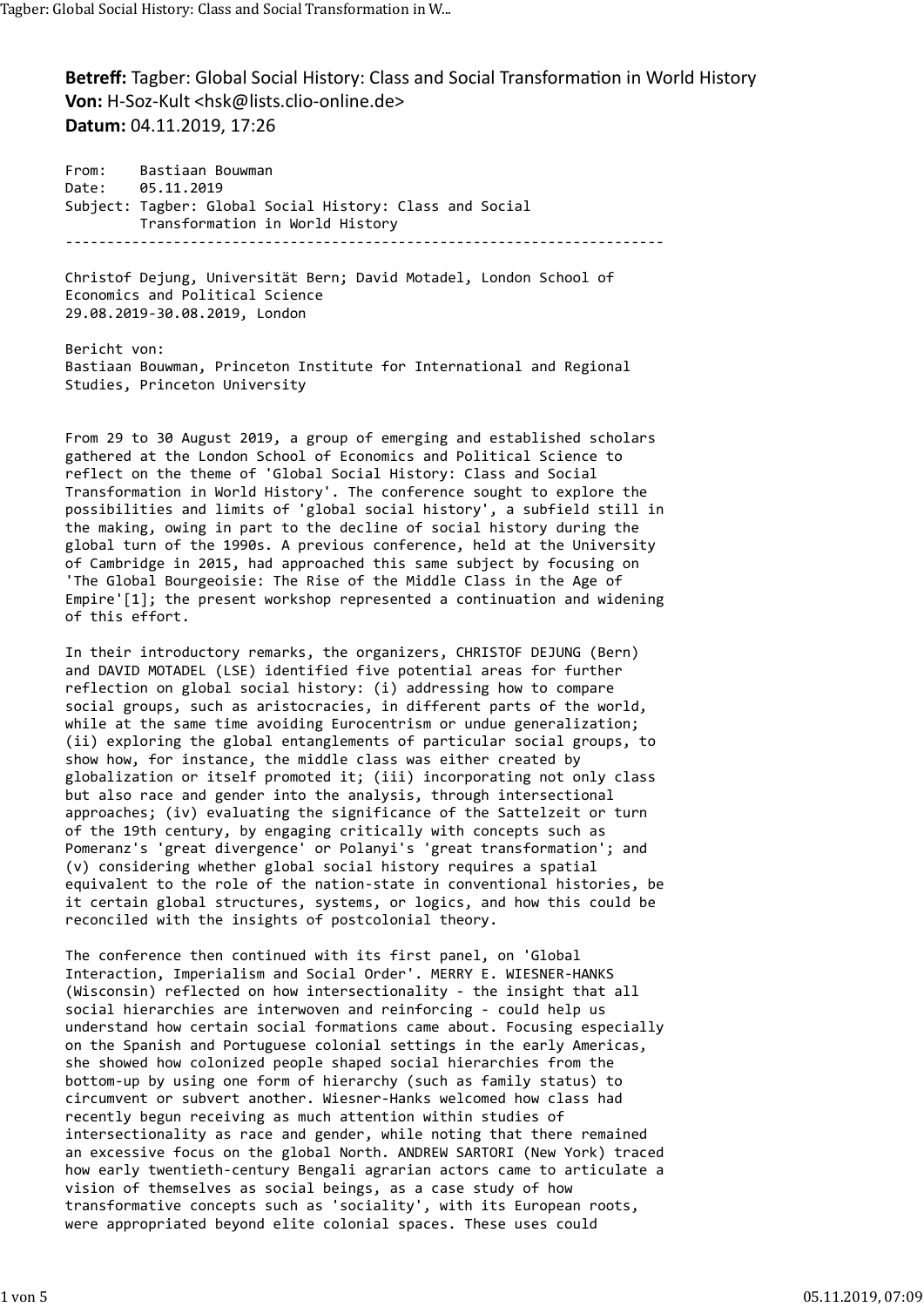constitute a strategic and contingent means to pursue a diverse range of claims against the state, but they could also form the normative principle upon which specific demands and aspirations were constructed. Sartori argued that such a global history of the concept of 'the social' could serve as a point of entry into histories of emergent forms of sociability that are responsive to the practices of abstract interdependence characteristic of capitalist society. Tagber: Global Social History: Class and Social Transformation in W...<br>constitute a strategic and contingent means to pursue a diverse range of<br>claims against the state, but they could also form the normative<br>principle upo

The second panel addressed 'World Markets and Social Stratification'. CHRISTOF DEJUNG (Bern) explored the relationship between mercantile networks and the state as a vital part of the wider relationship between capitalism and imperialism. Such mercantile networks, he argued, benefited from the protection such as that provided by the British Navy, but they could also oppose the aims of imperial bureaucracies, and should thus not be seen only as mere accessories to empire. Dejung showed how on the one hand, mercantile elites could be interpreted as a class in themselves, with its own form of sociability, but on the other hand, structural differences existed between them, in terms of their position in the world economy, thus highlighting how a macro-historical approach needed to mediate the tension between comparison and attention to specificity. MICHAEL GOEBEL (Graduate Institute Geneva) approached the conference's theme through urban history, situating this in a triangular relationship with global and social history. Goebel argued that while urban history, like social history, had in the 1990s suffered from its association with modernization theory, methodological nationalism, and Eurocentrism, as well as fragmentation into micro-studies with a heavy North Atlantic bias, cities represented particularly promising locales for studying global social history, because they universally combined density and social differentiation. Focusing on fast-growing turn-of-the-century commodity entrepôts such as Buenos Aires, Havana, Manila, and Singapore, Goebel highlighted how class formation and global trade interacted.

In the conference's first keynote, GEORGE LAWSON (LSE) gave an overview of the field of global historical sociology and its relevance to global social history. Lawson defined global historical sociology as the study of two interrelated processes: the transnational and global dynamics that enable the emergence, reproduction and breakdown of social orders, and the historical emergence, reproduction and breakdowns of transnational and global social forms. While this overlapped with global history, Lawson observed that the latter had not sufficiently theorized transboundary interactions, linked the micro, meso, and macro levels of analysis, or identified the role of power asymmetries in directing global connections and flows. In his view, a shared agenda could be articulated as a project of writing non-Eurocentric histories of transboundary entanglements that focus on how these entanglements are patterned through power asymmetries.

The second day started with the second keynote, by MIKE SAVAGE (LSE), who spoke on the development of concepts of class, ethnicity, and gender in historical analysis. Whereas key to earlier modernity was the routine production and reproduction of historical differences based on race, gender, or class, the subsequent emergence of individualized identities had been accompanied by a relativization of categories, such as poverty as a relative state. This relativizing categorical turn had allowed for significant achievements, for example by cross-fertilizing scholarship with the work of radical social movements, while paradoxically shoring up categorical analysis at the very same time that its ontological basis was undergoing major critique. More recently, however, categorical analysis was faced with a number of challenges, including a proliferation of categorical inequalities, leading to its fragmentation.

The conference then continued with its third panel, on 'Monarchies of the World'. JEROEN DUINDAM (Leiden) spoke on the subject of ruling houses in the Sattelzeit, laying out his approach to a global social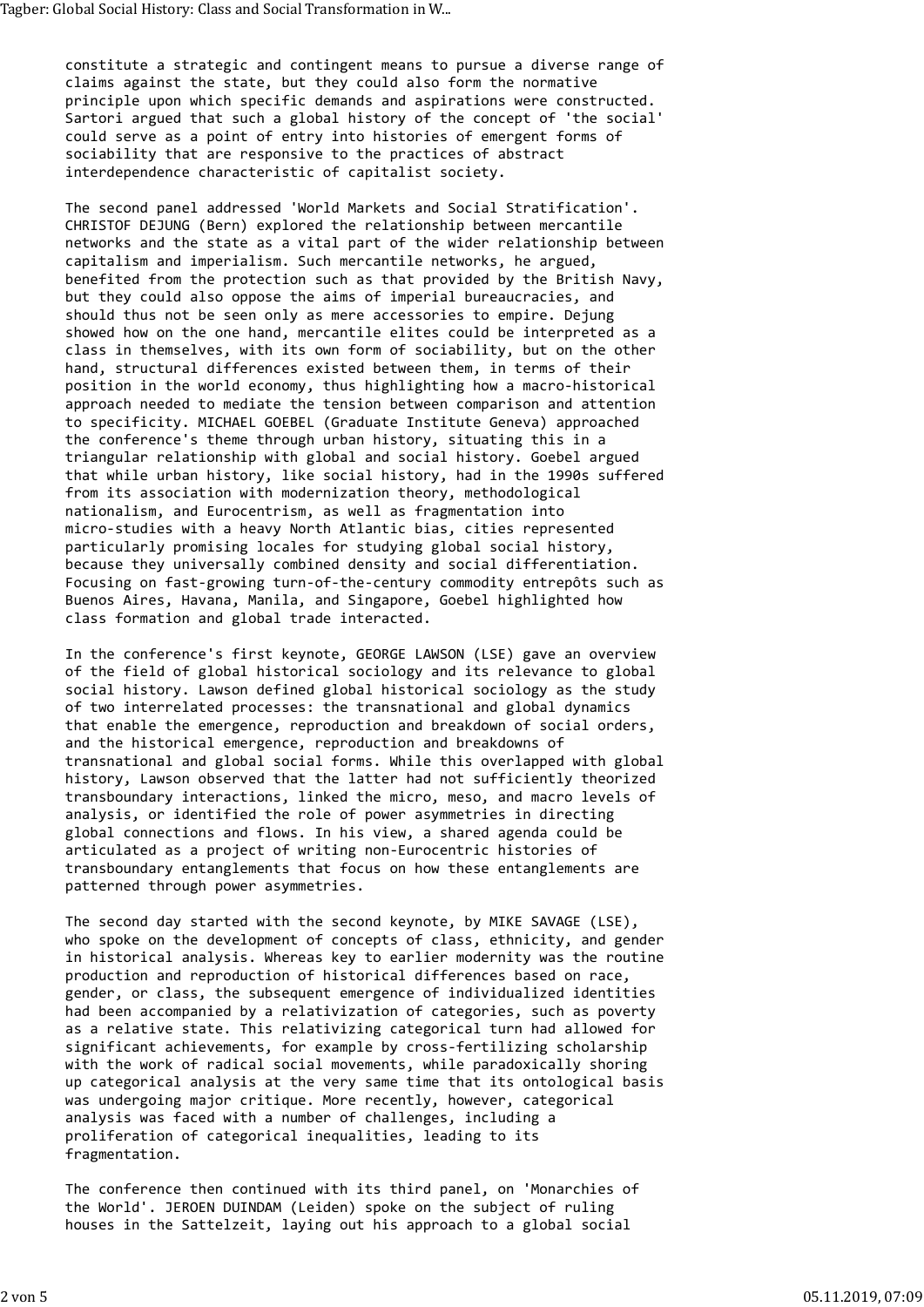history of rulership along three axes: divergence, commensurability, and convergence. As an important example of divergence, he emphasized the impact of matrilineal as opposed to patrilineal succession, which rather than concentrating power created a circulation of power and wealth. At the same time, Duindam argued that rather than focusing on superficial differences, historians ought to identify structural equivalences between different groups of aristocrats, in order to answer the overarching question of whether there existed a global aristocracy before the modern age. DAVID MOTADEL (LSE) spoke about encounters between Western and non-Western monarchs, which offered the latter the opportunity to enter into the European-dominated system of international society, while remaining conditioned by European standards of civilization, which were tied closely to legitimacy and territoriality. Motadel argued that we should not understand such 'intercultural' encounters as simply a one-way diffusion from Europe to non-European peripheries, since monarchical practices were fluid, differed across Europe, and evolved in contact with non-European courts, leading to convergence. At the same time, power differentials meant that there was adaptation involved on the side of the non-European monarchs, who had to adjust to unfamiliar customs and languages, and were reliant on European monarchs to be invited. Tagber: Global Social History: Class and Social Transformation in W…<br>history of rulership along three axes: divergence, commensurability, and<br>convergence. As an important example of divergence, he emphasized the<br>impact of

The workshop's fourth panel dealt with 'Capitalism and Global Labour'. MARCEL VAN DER LINDEN (Amsterdam) discussed the concept of relational inequality within the global working class, asking if and how workers in the global North profited from those in the global South. He distinguished between two forms of profit, the latter far more important than the former: direct and indirect, the latter meaning that Northern workers had more or better jobs or enjoyed greater purchasing power because of how capitalist enterprises operated in the global South. Van der Linden laid out a research agenda for the study of this subject across different periods, hypothesizing that workers in the global North mainly profited from the exploitation of workers in the South through cheap commodities and additional job opportunities. Investigating the sources of xenophobic outbursts, LEO LUCASSEN (Leiden) placed the relationship between labor, immigration, and xenophobia in global perspective. Analyzing the case of Burma in the 1930s - chosen to challenge the often Atlantic-centric perspective that privileges xenophobia as a predominantly Western phenomenon, linked to modernization and industrialization - Lucassen argued that the perception of migrants crowding out or unfairly competing with native workers did not suffice as an explanation. Rather, he emphasized the importance of their stigmatization in racist, social and religious terms, and the agency of xenophobic actors in building up the toxic ideological mixture that enabled the outbreak of violence.

The conference's fifth and final panel focused on 'Subalterns and Tribal Societies'. FRANCESCA FUOLI (Bern) related the ubiquitous and almost simultaneous emergence of banditry in the 19th century, specifically in the context of trans-border mountain ranges, to global dynamics such as the nationalization of territory. She argued that as states begun to exercise new forms of territoriality, which included the forging of national identities, state- and empire-building, and anticolonial struggle, the existence of mountain people raised questions of citizenship, and banditry was no longer tolerated. Raising questions for future research, Fuoli asked whether bandits could be understood as a class, and how changing economic relations and different ideas of sociality impacted banditry. Speaking on tribal societies, ELISABETH LEAKE (Leeds) provocatively suggested that in many ways, the tribal could not be separated from the global, because of the concept's genesis in European expansionism from early modernity on. She offered a genealogy of its changing use over time, and noted that this history had consequences for how tribal members were able to act, for instance in relation to colonial states or in renegotiations of their status in newly emergent states. Leake argued that the fluidity of the term, the essentialist assumptions of much anthropological research, and a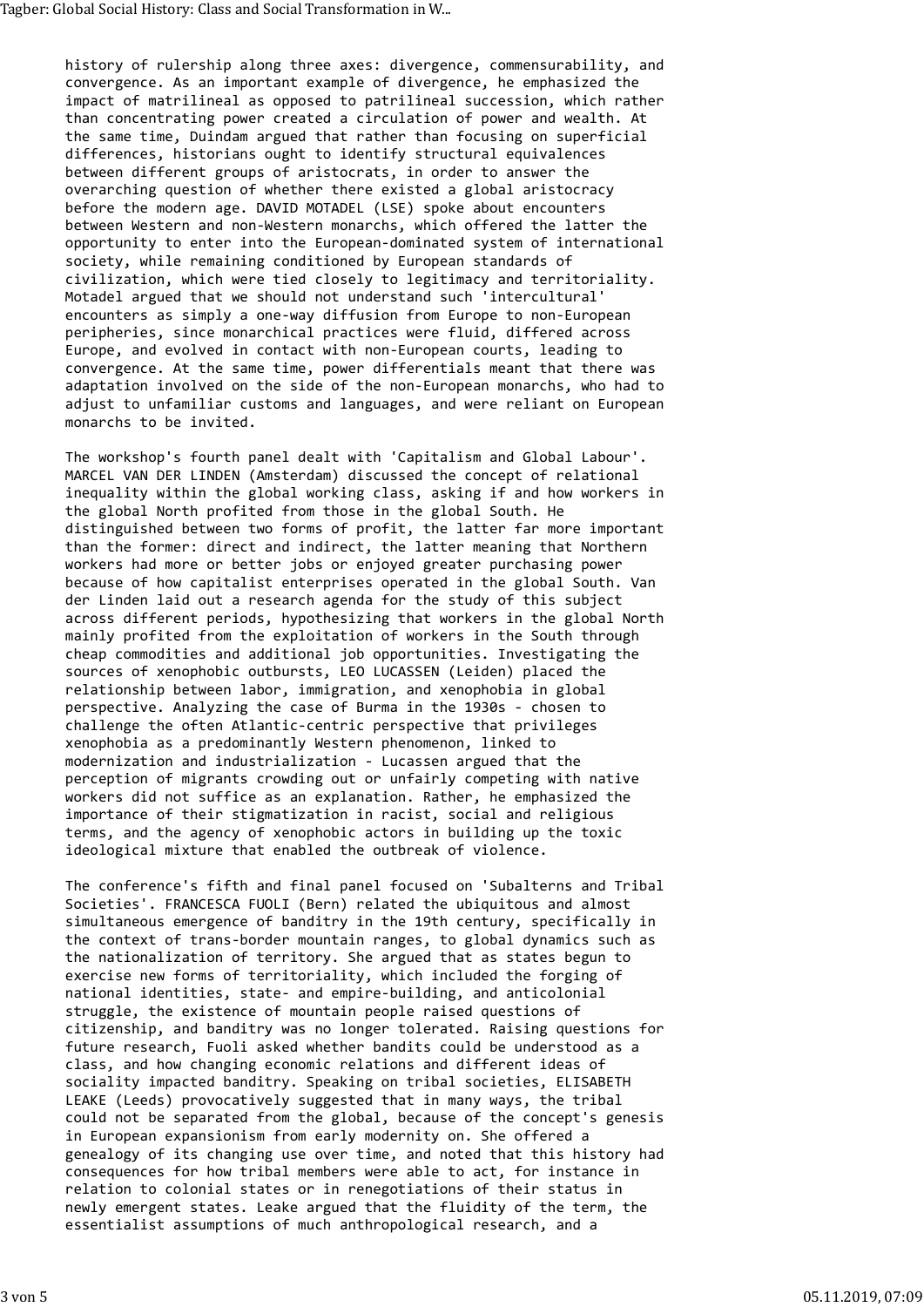scarcity of sources presented methodological challenges as to how to study tribal communities and to bring these subaltern actors into global history. Tagber: Global Social History: Class and Social Transformation in W…<br>scarcity of sources presented methodological challenges as to how to<br>study tribal communities and to bring these subaltern actors into global<br>history.

In the workshop's concluding discussion, RICHARD DRAYTON (King's College London) reflected on the themes animating the workshop. He stressed the fluidity and relational nature of concepts such as class, race and gender, which were subject to continual (re)negotiation and therefore themselves constituted sites of contestation. In his view, one of the tasks of global social history was to trace the construction of these concepts in many places at the same time. Likewise, global social history should take into account the modes of (self-)perception of social relationships, such as languages of civilization. Finally, Drayton noted the challenge of combining connective and comparative histories in order to explain the global convergence of social forms. Bringing these aspects together, he saw in the present moment an opportunity to develop a dynamic, relational, and multi-temporal global social history. These remarks touched on questions that had recurred throughout the conference's discussions. Participants noted the challenge inherent in applying analytical concepts globally while at the same time using them reflexively and investigating their historically specific origins and meaning. Furthermore, connections between the micro, meso, and macro levels of analysis remained to be theorized and structured more fully. Finally, while the conference's emphasis had been on class as the central category of social history, other categories, especially race and gender, continually broadened its scope, inviting calls for intersectional analysis that required further working out in practice. The workshop's discussions confirmed the productivity of working through such questions, and demonstrated the value of global social history in enabling a new focus on the establishment of, interaction between, and comparison of social groups across different areas.

Conference overview:

Introduction: Christof Dejung (Bern) / David Motadel (LSE) Panel 1: Global Interaction, Imperialism and Social Order Chair: Christof Dejung (Bern) Andrew Sartori (New York): 'Society' as a Space of Norms in a Colonial Context Merry E. Wiesner-Hanks (Wisconsin): Intersectional Analysis and the History of Globalization Panel 2: World Markets and Social Stratification Chair: Francesca Fuoli (Bern)

Christof Dejung (Bern): Spinning the Wheels of Commerce: Mercantile Elites and the Making of Global Markets

Michael Goebel (Graduate Institute Geneva): Density and Differentiation: Cities in Global Social History

Keynote 1 George Lawson (LSE): A Global Historical Sociology of Class Formation

Keynote 2 Mike Savage (LSE): The Rise and Fall of the Social Group: Class, Ethnicity and Gender in Historical Perspective

Panel 3: Monarchies of the World Chair: Margot Finn (UCL)